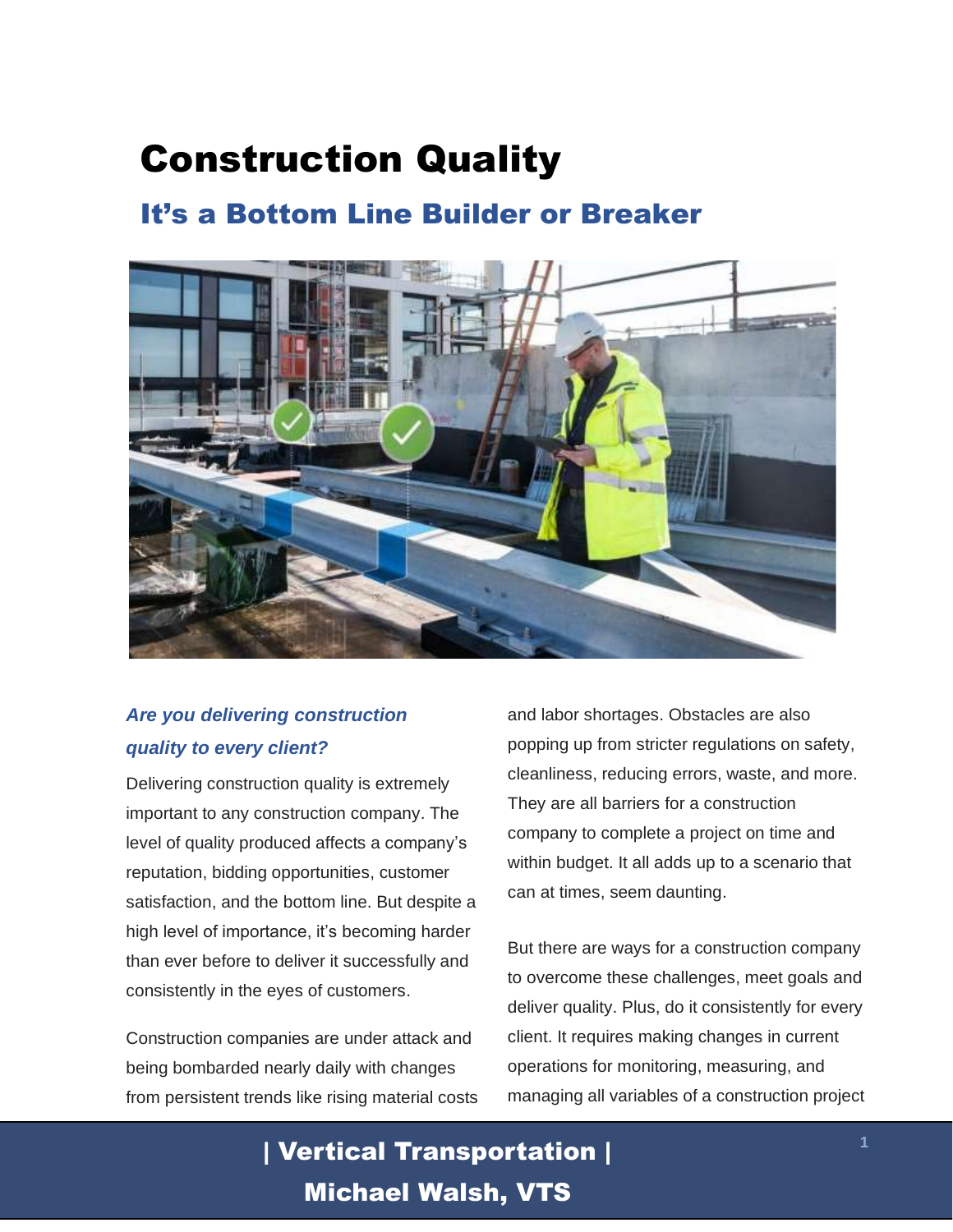effectively from start to finish. It requires a Construction Quality Management (CQM) program and executing it effectively.



### **Better CQM Starts by Defining Quality**

The first step to building or redesigning a CQM program is gaining a clear understanding of what the word 'quality' means in the mind of clients. In the Construction industry, quality is defined most often as completing a project within the defined guidelines outlined in the Scope of Work.

However, in the mindset of clients, there is more to it than fulfilling scope. Performance in all construction activities is also considered a part of quality. For example, if a construction company leaves a job site covered with trash, are the workers exhibiting quality in their performance? It should be clear they are not.

Plus, if you ask three clients' 'What is quality?' there will be three different answers. Therefore, it is crucial to establish a shared meaning with all parties—the construction company, customer, subcontractors, suppliers, etc. Basically, anyone working on the project. It is critical to meet expectations that affect customer satisfaction.

### **CQM Needs to Become Sophisticated**

The second step is moving to a higher level of CQM sophistication. It requires the construction company:

- 1. Establish a quality standard for the company or revise its current one.
- 2. Create CQM Assurance Practices or improve current ones to the point where they reach and maintain a set quality standard consistently.

Accomplishing both is essential to achieving short- and long-term success.

#### **QA Programs Need Policies**

Quality Assurance (QA) is another critical area to deliver construction quality consistently. QA policies and procedures need to be created, revised, communicated, implemented, maintained, evaluated, and enforced.

Providing QA training for employees based on the standard is another step forward. It should include the meaning of quality to customers, the quality standard that has been set, how to produce quality consistently, and safety.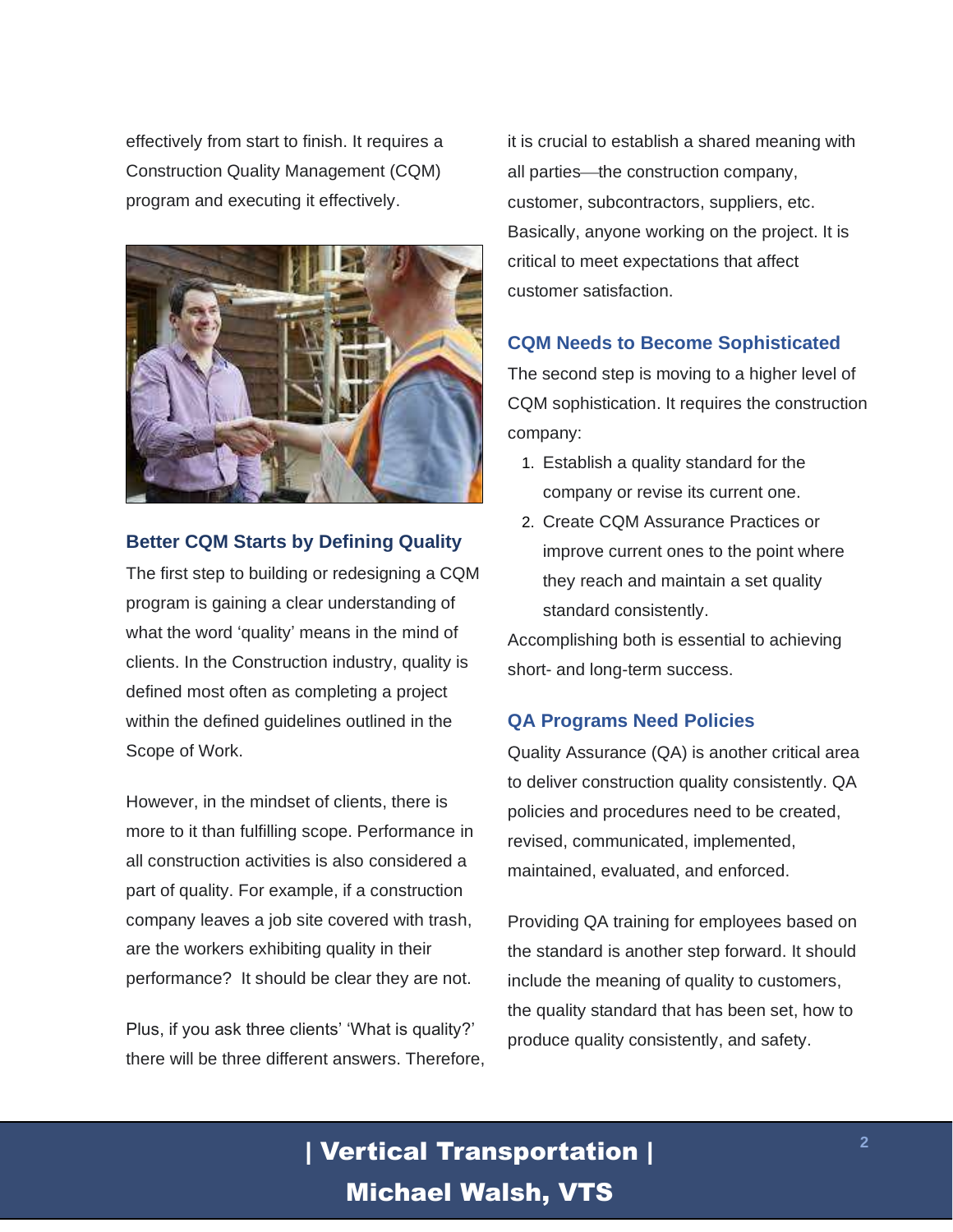QA activities also often include reward programs. Employees receive incentives when they contribute to quality by paying attention to details, exceeding expectations, and introducing innovative ideas.

### **Quality Control (QC) Plays a Big Role**

Quality Control (QC) also plays a big role because it ensures quality is maintained and delivered consistently throughout a construction project to every customer. It requires having a dedicated QC team of experienced members who monitor, inspect, measure, and evaluate activities.

QC Team members compare construction activities to the established quality standard, client needs, and expectations. The results indicate any amount of variation. Differences beyond acceptable parameters are an indicator that changes are needed.

Gaps identified will also provide insight into the actual changes needed, who will be affected, and how to implement them. It is a process that ensures consistency for a construction company in delivering construction quality.



### **Quality of Conformance**

Another area that needs evaluation is Quality of Conformance (QofC). This step measures the degree a construction company has conformed the design and specifications to the project requirements. The results will clearly indication whether goals are being met during the project and after completion.

QofC activities include conducting frequent risk assessments to identify and address issues before they become problems. They are key for effective alignment and management of expectations between the construction company and client.

Failure to maintain alignment and meet expectations can negatively impact project quality. It can also affect a construction companies' reputation and ability to secure future projects.

### **Additional Ways to Improve Quality**

There are more ways to improve construction quality. They include:

• **Create a Worklist Earlier** Before the project begins, create a worklist rather than waiting until the end. As milestones are completed, check off them off the list. The process adds value for both the company and the customer by practicing good project management